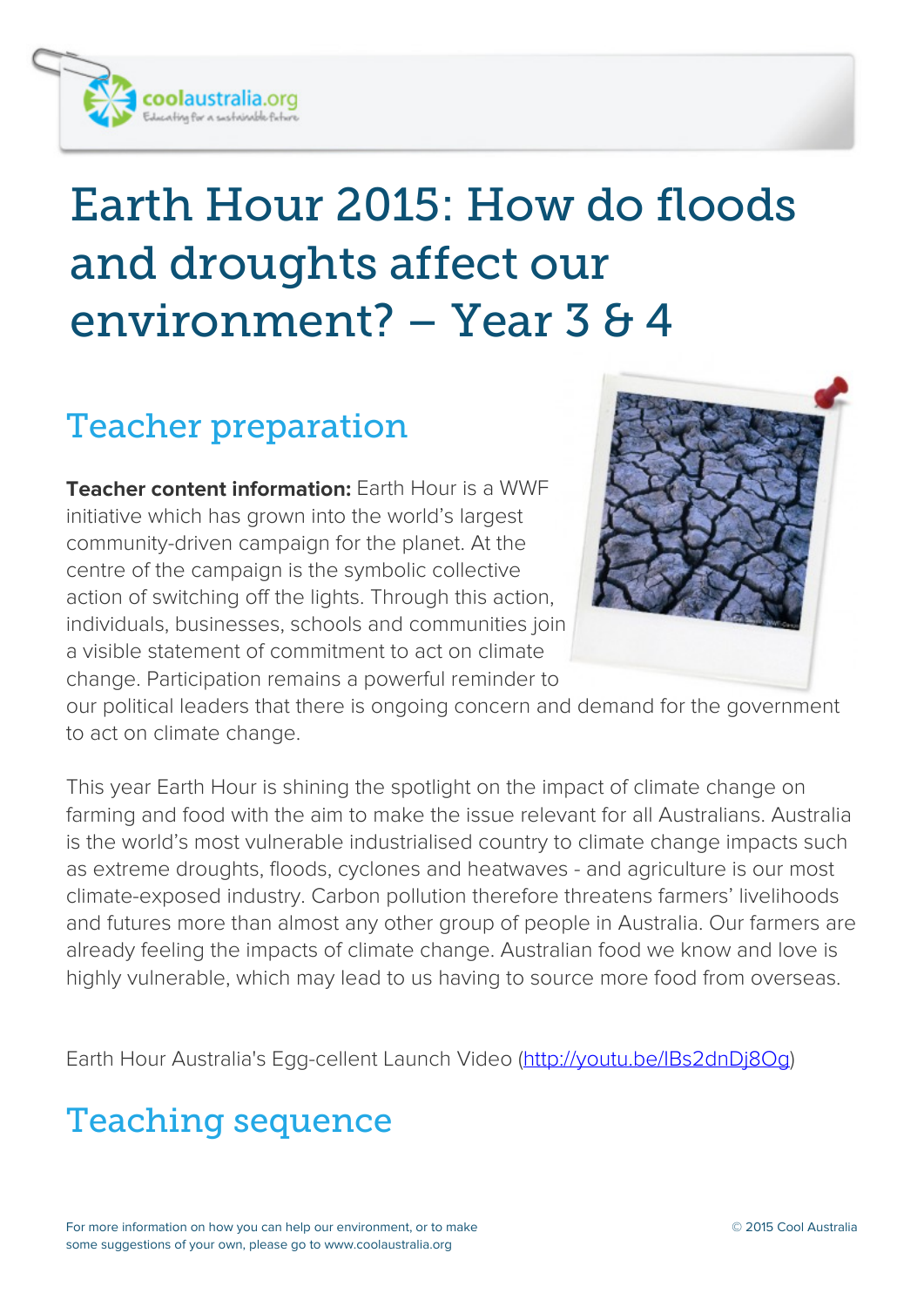

10 minutes - Preliminary activity and explanation of activity 15 minutes - Photo assessment task 25 minutes - Story writing 10 minutes - Sharing stories and closing discussion

#### **Work through this resource material in the following sequence:**

**1. Preliminary activity –** Begin by asking students to share what they know about droughts and floods (students can use the student worksheet). For example:

- What is a drought and what is a flood?
- When do droughts and floods happen?

Ask students to share their answers.

**2.** Using the student worksheets ask students to identify how floods and droughts affect the landscape.

**3.** Once complete, ask students to write a short story about how a native plant or animal might be affected by a drought and a flood. Ask students to select one of the following native plants or animals, ensuring that each is selected at least once:

- Kangaroo
- Koala
- Frog
- River fish
- Snake
- Rird
- Gum tree

Remind students to use correct language and grammar conventions when writing their story.